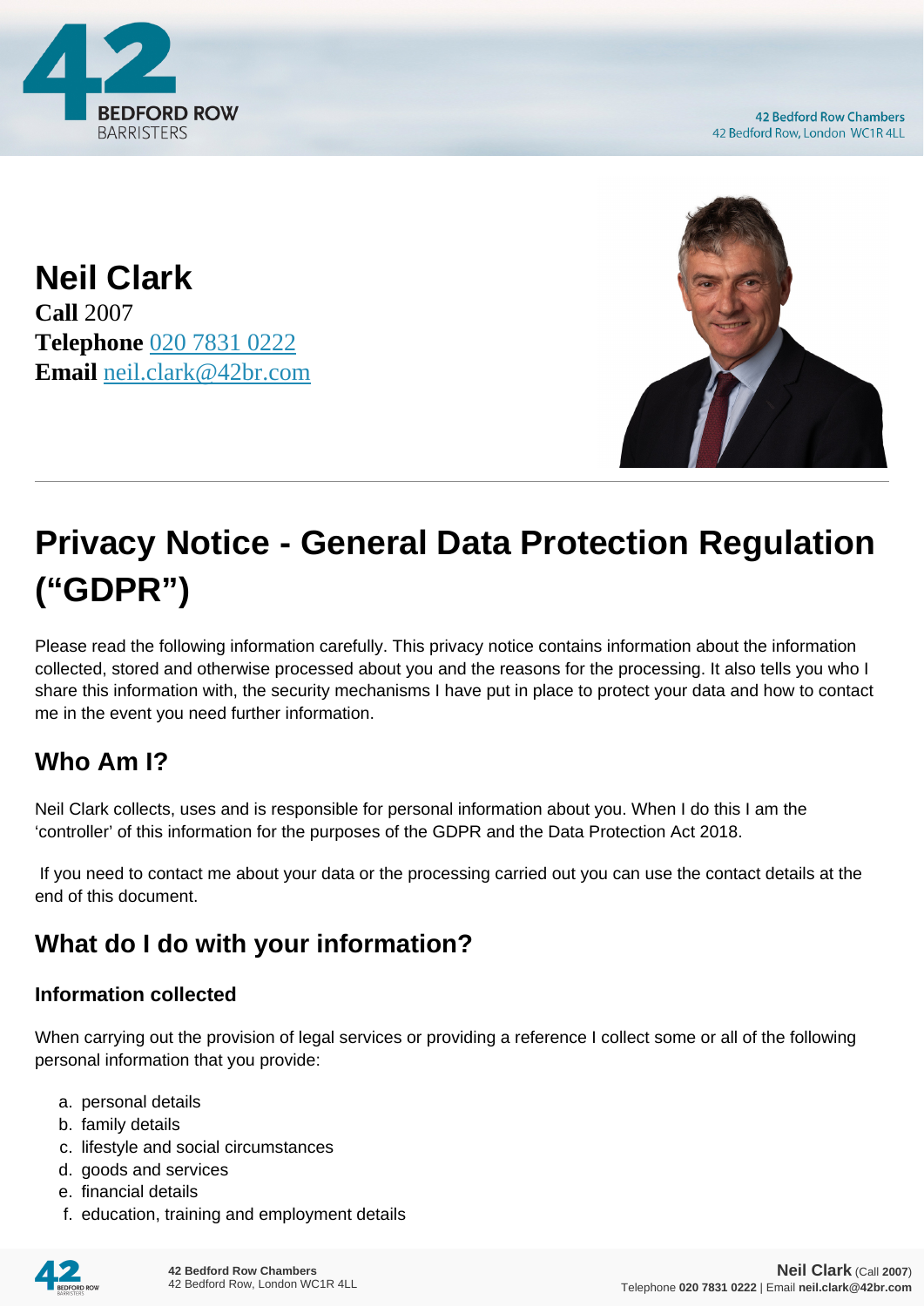

- g. physical or mental health details
- h. racial or ethnic origin
- i. political opinions
- j. religious, philosophical or other beliefs
- k. trade union membership
- l. sex life or sexual orientation
- m. genetic data
- n. biometric data for the purpose of uniquely identifying a natural person
- o. criminal proceedings, outcomes and sentences, and related security measures
- p. other personal data relevant to instructions to provide legal services, including data specific to the instructions in question.

#### **Information collected from other sources.**

The same categories of information may also be obtained from third parties, such as other legal professionals or experts, members of the public, your family and friends, witnesses, courts and other tribunals, investigators, government departments, regulators, public records and registers,

#### **How I use your personal information: Purposes**

I may use your personal information for the following purposes:

- i. to provide legal services to my clients, including the provision of legal advice and representation in courts, tribunals, arbitrations, and mediations
- ii. to keep accounting records and carry out office administration
- iii. to take or defend legal or regulatory proceedings or to exercise a lien
- iv. to respond to potential complaints or make complaints
- v. to check for potential conflicts of interest in relation to future potential cases
- vi. to promote and market my services
- vii. to carry out anti-money laundering and terrorist financing checks
- viii. to train other barristers and when providing work-shadowing opportunities
- ix. to respond to requests for references
- x. when procuring goods and services
- xi. to publish legal judgments and decisions of courts and tribunals
- xii. as required or permitted by law.

### **Whether information has to be provided by you, and why**

If I have been instructed by you or on your behalf on a case or if you have asked for a reference, your personal information has to be provided, to enable me to provide you with advice or representation or the reference, and to enable me to comply with my professional obligations, and to keep accounting records.

### **The legal basis for processing your personal information**

I rely on the following as the lawful bases on which I collect and use your personal information:

• If you have consented to the processing of your personal information, then I may process your information

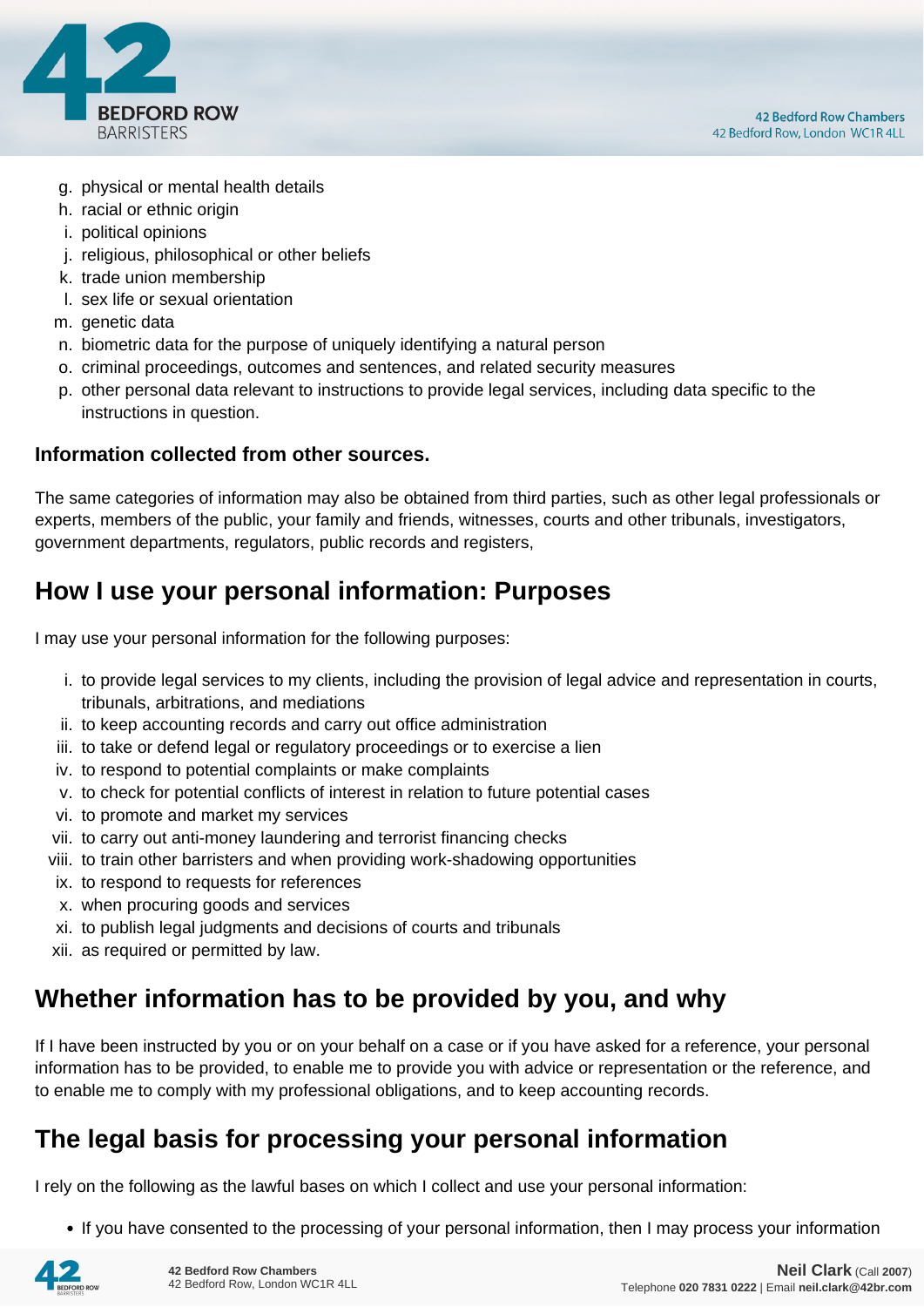

for the Purposes set out above to the extent to which you have consented to me doing so.

- If you are a client, processing is necessary for the performance of a contract for legal services or in order to take steps at your request prior to entering into a contract.
- In relation to information which is in categories (g) to (o) above (these being categories which are considered to include particularly sensitive information and which include information about criminal convictions or proceedings) I rely on your consent for any processing for the purposes set out in purposes (ii), (iv), (vi), (viii) and (ix) above. I need your consent to carry out processing of this data for these purposes. However, if you do not consent to processing for purposes (iv) and (ix) (responding to potential complaints and providing a reference) I will be unable to take your case or to provide a reference. This is because I need to be able to retain all the material about your case until there is no prospect of a complaint and to provide an informed and complete reference.
- In relation to information in categories (g) to (o) above (these being categories which are considered to be particularly sensitive information and include information about criminal convictions or proceedings), I am entitled by law to process the information where the processing is necessary for legal proceedings, legal advice, or otherwise for establishing, exercising or defending legal rights.
- In relation to information which is not in categories (g) to (o) above, I rely on my legitimate interest and/or the legitimate interests of a third party in carrying out the processing for the Purposes set out above.
- In certain circumstances processing may be necessary in order that I can comply with a legal obligation to which I am subject (including carrying out anti-money laundering or terrorist financing checks).
- The processing is necessary to publish judgments or other decisions of courts or tribunals.

# **Who will I share your personal information with?**

 If you are a client, some of the information you provide will be protected by legal professional privilege unless and until the information becomes public in the course of any proceedings or otherwise. As a barrister I have an obligation to keep your information confidential, except where it otherwise becomes public or is disclosed as part of the case or proceedings.

It may be necessary to share your information with the following:

- data processors, such as my Chambers staff, IT support staff, email providers, data storage providers
- other legal professionals
- experts and other witnesses
- prosecution authorities
- courts and tribunals
- the staff in my chambers
- trainee barristers
- lay clients
- family and associates of the person whose personal information I am processing
- in the event of complaints, the Head of Chambers, other members of Chambers who deal with complaints, the Bar Standards Board, and the Legal Ombudsman
- other regulatory authorities
- current, past or prospective employers
- education and examining bodies
- business associates, professional advisers and trade bodies, e.g. the Bar Council
- the intended recipient, where you have asked me to provide a reference.
- the general public in relation to the publication of legal judgments and decisions of courts and tribunals .

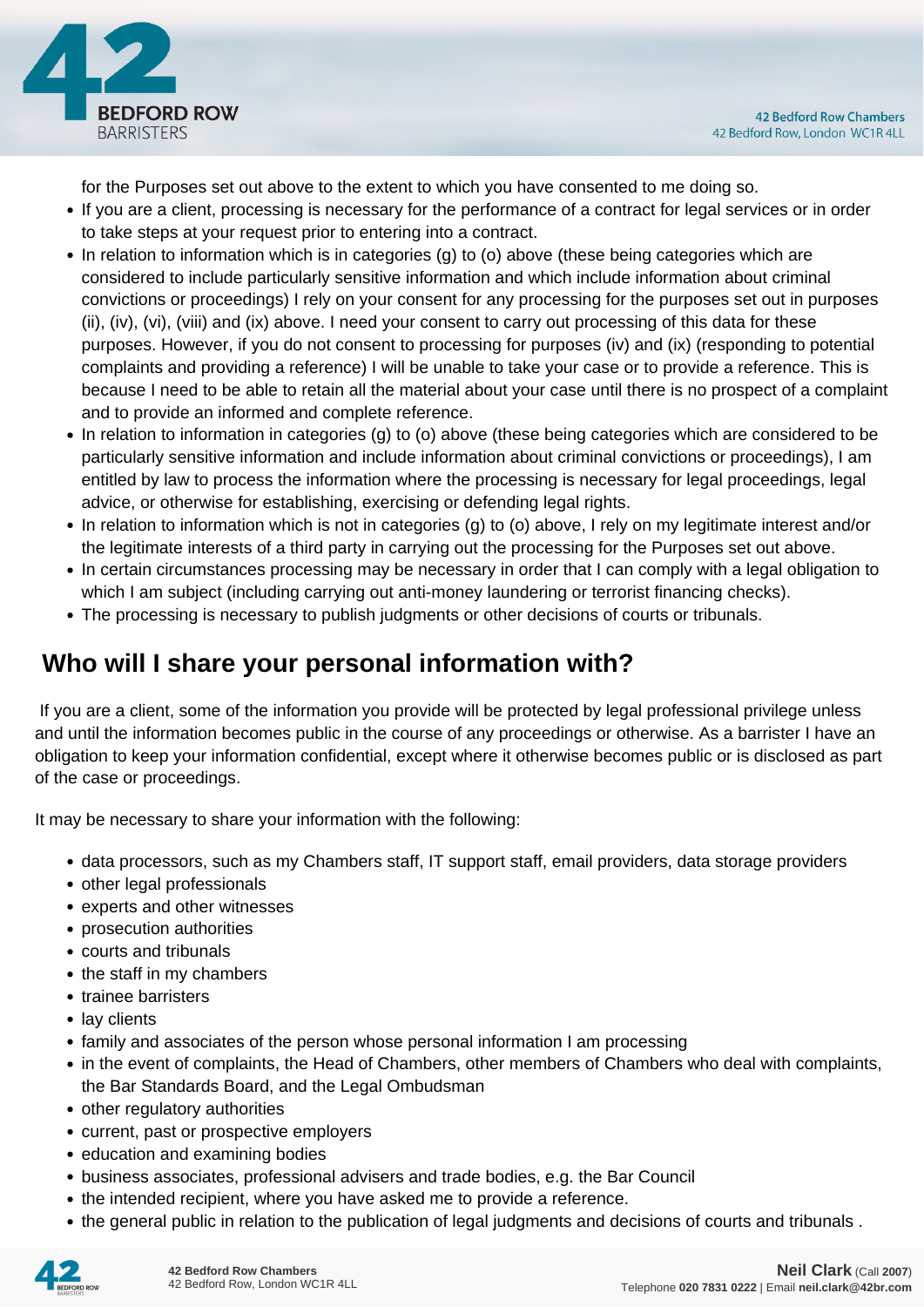

I may be required to provide your information to regulators, such as the Bar Standards Board, the Financial Conduct Authority or the Information Commissioner's Office. In the case of the Information Commissioner's Office, there is a risk that your information may lawfully be disclosed by them for the purpose of any other civil or criminal proceedings, without my consent or yours, which includes privileged information.

I may also be required to disclose your information to the police or intelligence services, where required or permitted by law.

# **Sources of information**

The personal information I obtain may include information which has been obtained from:

- other legal professionals
- experts and other witnesses
- prosecution authorities
- courts and tribunals
- trainee barristers
- lay clients
- family and associates of the person whose personal information I am processing
- in the event of complaints, the Head of Chambers, other members of Chambers who deal with complaints, the Bar Standards Board, and the Legal Ombudsman
- other regulatory authorities
- current, past or prospective employers
- education and examining bodies
- business associates, professional advisers and trade bodies, e.g. the Bar Council
- the intended recipient, where you have asked me to provide a reference.
- the general public in relation to the publication of legal judgments and decisions of courts and tribunals .
- data processors, such as my Chambers staff, IT support staff, email providers, data storage providers and typists
- public sources, such as the press, public registers and law reports.

# **Transfer of your information outside the European Economic Area (EEA)**

This privacy notice is of general application and as such it is not possible to state whether it will be necessary to transfer your information out of the EEA in any particular case or for a reference. However, if you reside outside the EEA or your case or the role for which you require a reference involves persons or organisations or courts and tribunals outside the EEA then it may be necessary to transfer some of your data to that country outside of the EEA for that purpose. If you are in a country outside the EEA or if the instructions you provide come from outside the EEA then it is inevitable that information will be transferred to those countries. If this applies to you and you wish additional precautions to be taken in respect of your information please indicate this when providing initial instructions.

Some countries and organisations outside the EEA have been assessed by the European Commission and their data protection laws and procedures found to show adequate protection. The list can be found here. Most do not. If your information has to be transferred outside the EEA, then it may not have the same protections and you

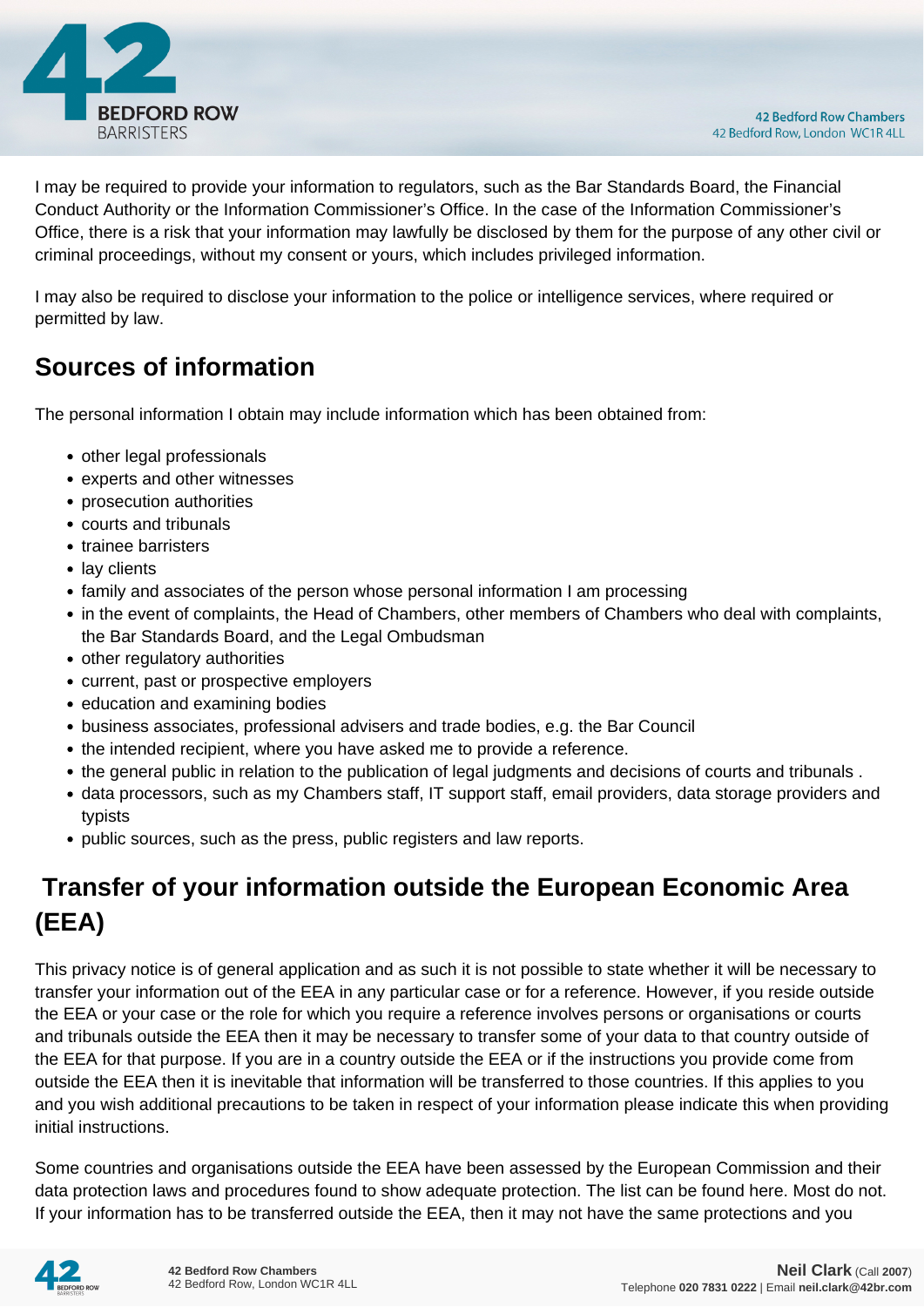

may not have the same rights as you would within the EEA.

I may transfer your personal information to the following which are located outside the European Economic Area (EEA):

cloud data storage services based in the USA who have agreed to comply with the EU-

U.S. Privacy Shield, in order to enable me to store your data and/or backup copies of your data so that I may access your data when I need to. The USA does not have the same data protection laws as the EU but the EU-U.S. Privacy Shield has been recognised by the European Commission as providing adequate protection. To obtain further details of that protection see [https://ec.europa.eu/info/law/law-topic/data- protection/data-transfers](https://ec.europa.eu/info/law/law-topic/data- protection/data-transfers-outside-eu/eu-us-privacy-shield_en)[outside-eu/eu-us-privacy-shield\\_en.](https://ec.europa.eu/info/law/law-topic/data- protection/data-transfers-outside-eu/eu-us-privacy-shield_en)

cloud data storage services based in Switzerland, in order to enable me to store your data and/or backup copies of your data so that I may access your data when I need to. Switzerland does not have the same data protection laws as the EU but has been recognised by the European Commission as providing adequate protection; see https://ec.europa.eu/info/law/law-topic/data-protection/data-transfers-outsideeu/adequacy-protection-personal-data-non-eu-countries\_en.

If I decide to publish a judgment or other decision of a Court or Tribunal containing your information then this will be published to the world.

I will not otherwise transfer personal information outside the EEA except as necessary for providing legal services or for any legal proceedings.

If you would like any further information please use the contact details at the end of this document.

# **How long will I store your personal data?**

I will normally store all your information:

- For 16 years from the last work done on a case. This is because it may be needed for potential legal proceedings. At this point any further retention will be reviewed and the data will be marked for deletion or marked for retention for a further period. The latter retention period is likely to occur only where the information is needed for legal proceedings, regulatory matters or active complaints. Deletion will be carried out (without further notice to you) as soon as reasonably practicable after the data is marked for deletion.
- Names and contact details held for marketing purposes will be stored indefinitely or until I or my clerks become aware or are informed that the individual has ceased to be a potential client.

# **Consent**

As explained above, I am relying on your explicit consent to process your information in categories (g) to (o) above. You provided this consent when you agreed that I would provide legal services/you asked me to provide a reference.

You have the right to withdraw this consent at any time, but this will not affect the lawfulness of any processing activity I have carried out prior to you withdrawing your consent. However, where I also rely on other bases for

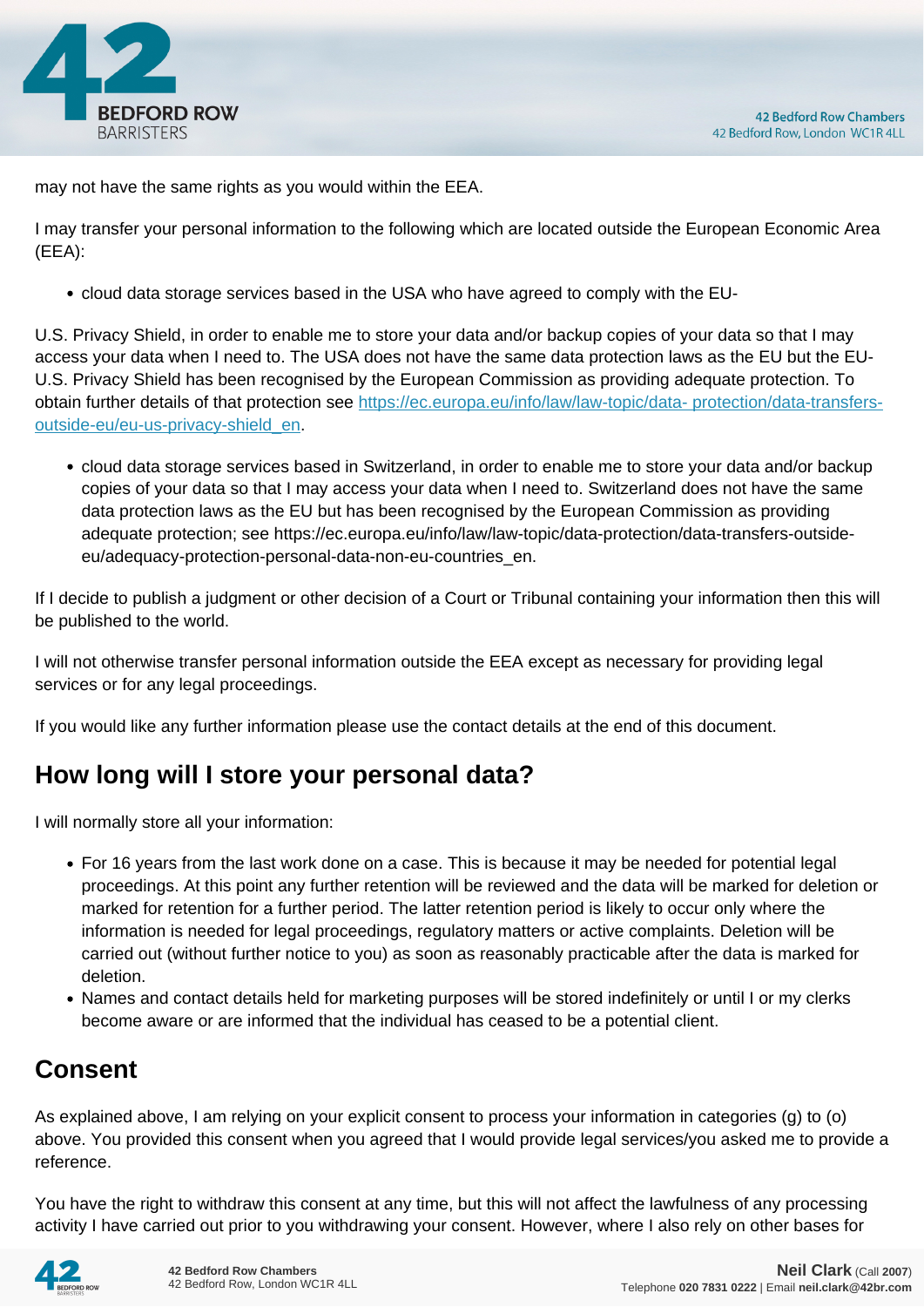

processing your information, you may not be able to prevent processing of your data. For example, if you have asked me to work for you and I have spent time on your case, you may owe me money which I will be entitled to claim.

If there is an issue with the processing of your information, please contact my clerks using the contact details below.

# **Your Rights**

Under the GDPR, you have a number of rights that you can exercise in certain circumstances. These are free of charge. In summary, you may have the right to:

- Ask for access to your personal information and other supplementary information;
- Ask for correction of mistakes in your data or to complete missing information I hold on you;
- Ask for your personal information to be erased, in certain circumstances;
- Receive a copy of the personal information you have provided to me or have this information sent to a third party. This will be provided to you or the third party in a structured, commonly used and machine readable format, e.g. a Word file;
- Object at any time to processing of your personal information for direct marketing;
- Object in certain other situations to the continued processing of your personal information;
- Restrict my processing of your personal information in certain circumstances;
- Request not to be the subject to automated decision-making which produces legal effects that concern you or affects you in a significant way.

If you want more information about your rights under the GDPR please see the Guidance from the Information Commissioners Office on Individual's rights under the GDPR.

If you want to exercise any of these rights, please:

- Use the contact details at the end of this document;
- I may need to ask you to provide other information so that you can be identified;
- Please provide a contact address so that you can be contacted to request further information to verify your identity;
- Provide proof of your identity and address;
- State the right or rights that you wish to exercise.

I will respond to you within one month from when I receive your request.

### **Marketing Emails**

Please note if you wish to unsubscribe from any marketing emails that you have previously received and/or signed up for, you can do so by emailing: clerks@42br.com

Please note it may take up to 30 days for this to become effective.